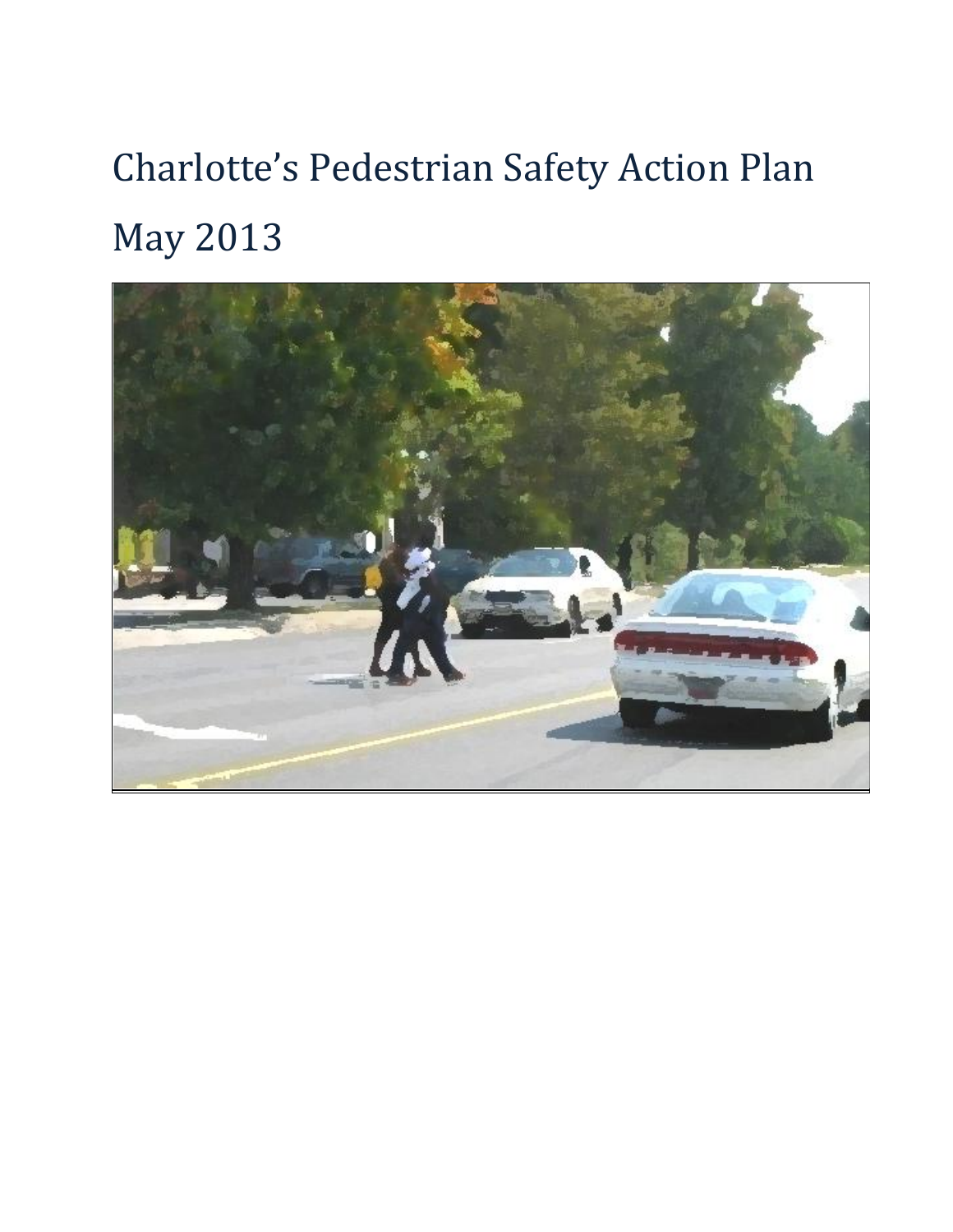#### EXECUTIVE SUMMARY

The Charlotte Department of Transportation is transforming the existing transportation network to create a more walkable community, and changing the character of roadways to allow safe and convenient pedestrian accommodation.

The ultimate goal of the Pedestrian Safety Action Plan is to reduce the citywide per capita rate of pedestrian crashes, injuries, and fatalities while encouraging walkability. The plan builds on existing efforts to improve the pedestrian environment. The aim of the plan is to increase safety and quality of life for all users of Charlotte's streets.

The Pedestrian Safety Action Plan covers two main sections. The first section outlines Charlotte's pedestrian crash analysis in detail over the last five years. The second provides details around the action plan, focusing on the 5 E's: Engineering, Education, Encouragement, Enforcement, and Evaluation.

#### TABLE OF CONTENTS

| ς  |
|----|
| 5  |
| 10 |
| 10 |
| 13 |
| 14 |
| 15 |
| 16 |
|    |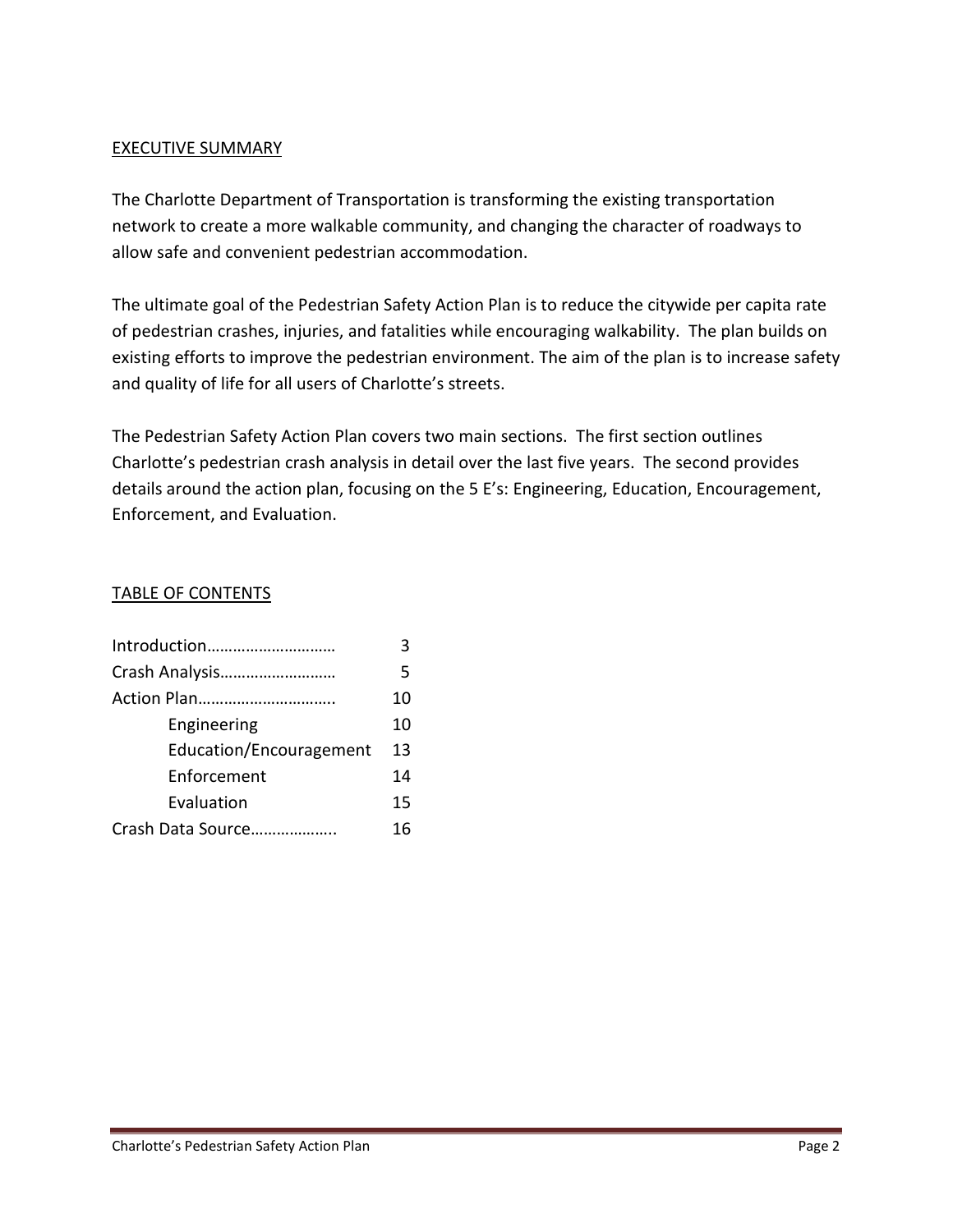#### INTRODUCTION

The land development patterns of cities over the last 50 years, especially in fast growing southern cities like Charlotte, have been auto-oriented, with a sprawling land development pattern. This type of development pattern, which dominated much of the late 20th century, is inherently hostile to pedestrians.

The City of Charlotte understands that to have a robust transportation network, the system must be safe, comfortable and convenient for everyone – pedestrians, bicyclists, transit riders, as well as motorists. For the past decade, Charlotte has been a transportation leader, seeking to build a street network integrated with a sustainable land development pattern. Key land development and transportation elements that impact pedestrian safety include, traffic speeds, block sizes, traffic signal spacing, the arrangement of residential and commercial uses, opportunities to cross the street safely, sidewalks, on-street parking, bicycle facilities, and transit frequency. When these elements are done well, a walkable community can emerge with streets that are comfortable, safe and convenient for people.

Streets constitute the largest component of public space and play a major role in establishing the image of the community. Streets affect the health, vitality, quality of life, and economic

welfare of a city. Providing a wellconnected network of streets is essential for quality, walkable development.

The location and types of streets largely determines how much development can be supported. The design of a street is only one aspect of its effectiveness. How the street fits within the surrounding transportation network and supports adjacent development is important to its safety and walkability.



How Charlotte chooses to develop will greatly impact pedestrian safety and walkability in the coming decades.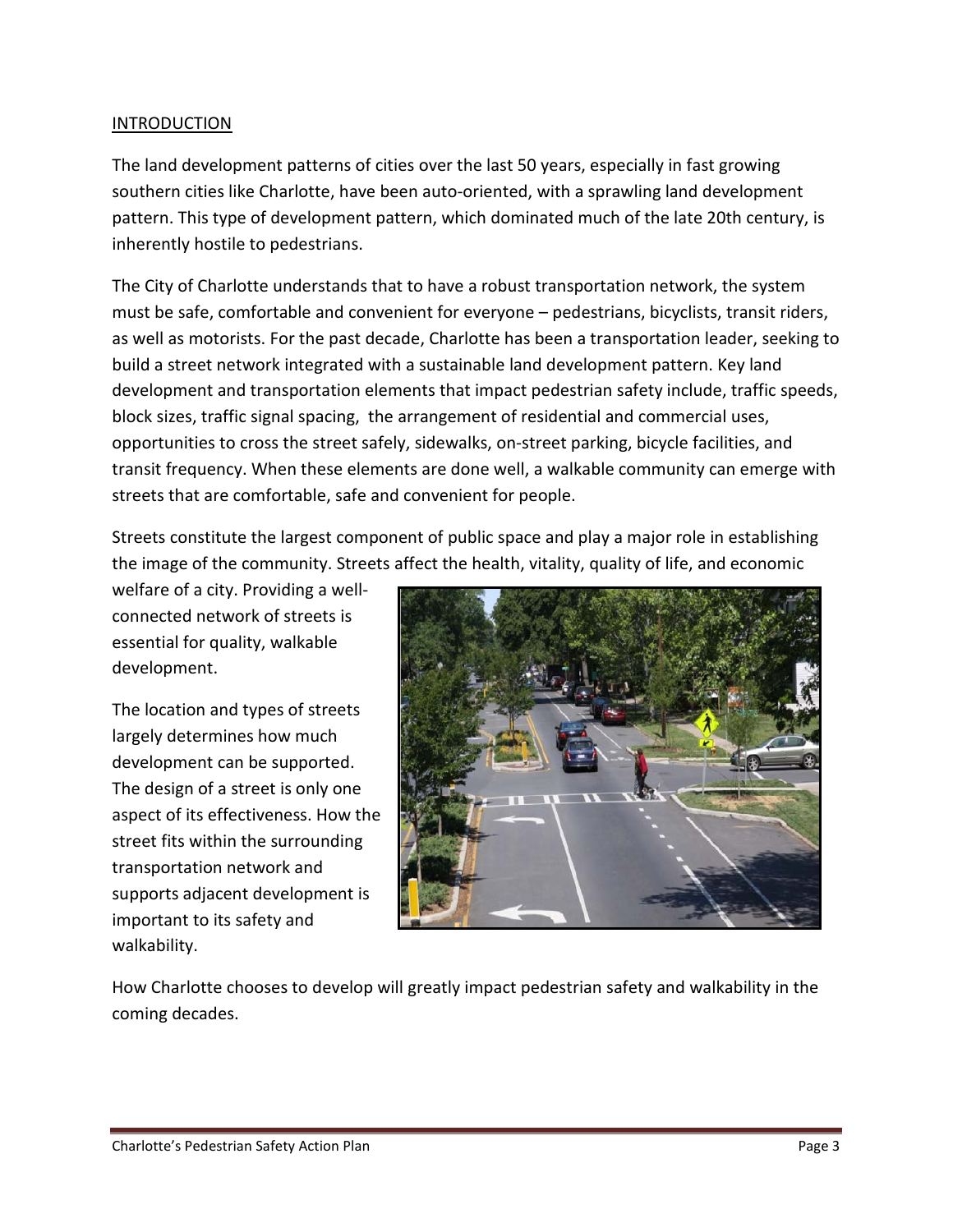A key part of the Charlotte Department of Transportation's (CDOT) mission is traffic and pedestrian safety. CDOT staff has a commitment to analyzing vehicle and pedestrian crashes and developing solutions to make the city's streets and highways safer. As Charlotte becomes a more walkable city, CDOT is working to provide safe, comfortable walking conditions in all parts of the community.

On average, 18,000 motor vehicle crashes occur on Charlotte streets every year. Of those, approximately 300 involve pedestrians. This document provides an in-depth evaluation of the pedestrian crashes within the City of Charlotte. Information presented in this Plan compares 2012 pedestrian fatalities to pedestrian crash trends over the previous five years.



Much of Charlotte's sprawling development pattern is characterized by a built environment where homes are separated from shops, services, leisure opportunities, work places, and civic and community buildings. The transportation system that evolved to serve this dispersed and pod-like pattern features wide thoroughfares, long distances between traffic signals, and large

complex intersections.

Although the City has made great strides providing a more robust transit system as well as walking and bicycling facilities, most of the community remains automobile dependent and inhospitable for walking. Pedestrians are exposed especially when crossing busy arterial streets to catch a bus or shop on the opposite side of the street from their home or workplace.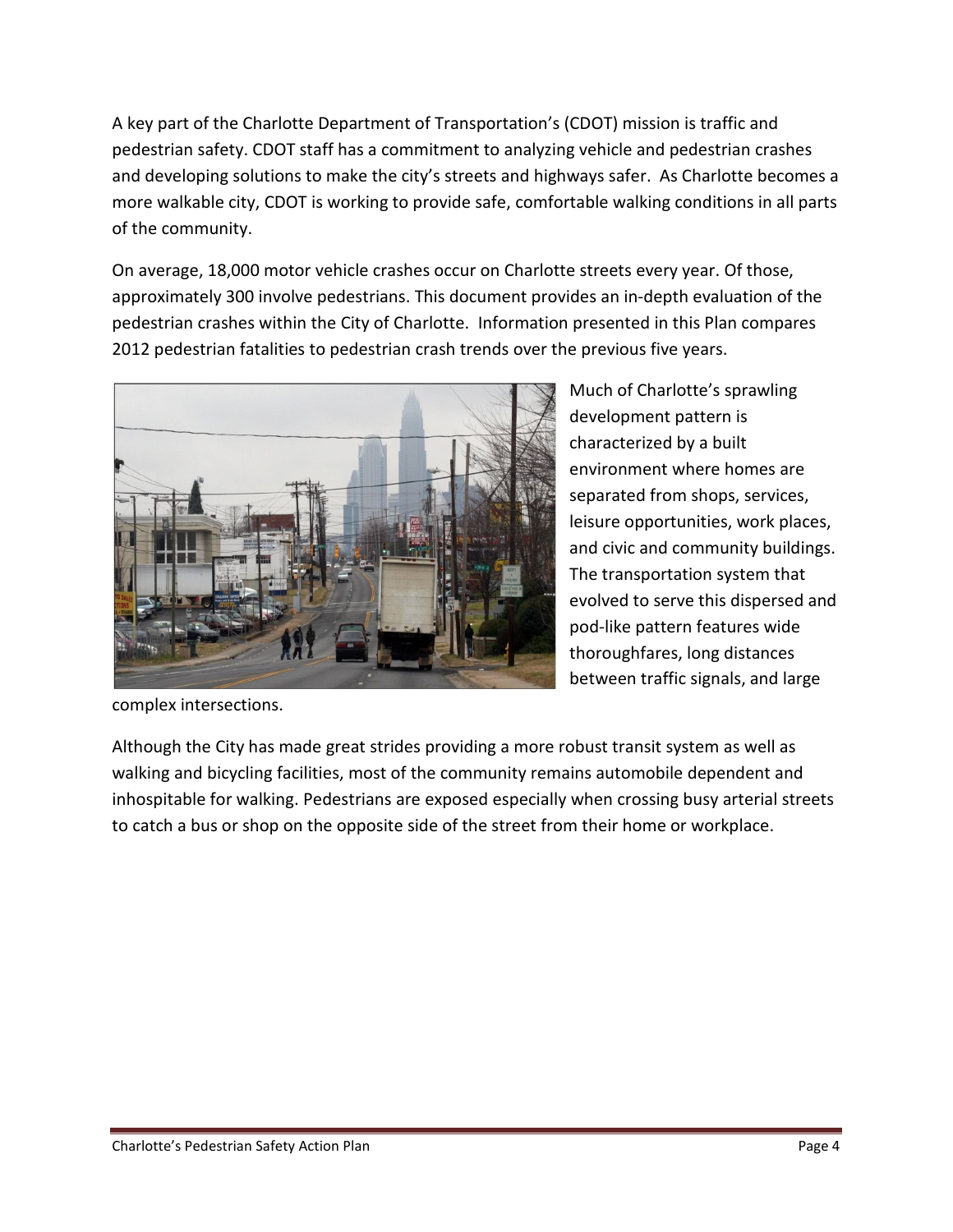#### CRASH ANALYSIS

Approximately 65 percent of motor vehicle crashes result in property damage without injury and 35 percent result in injury. Of the total injury crashes, less than 0.2 percent results in fatalities. Taking a more in-depth look at the pedestrian data, there are on average 300 pedestrian crashes each year. Of those pedestrian crashes, 93 percent involve injury and 7 percent result in no injury. Approximately 6 percent of the pedestrian injury crashes result in fatalities. Figure 1 shows the five-year trend in total numbers of pedestrian crashes in Charlotte. Figure 2 illustrates the 5-year totals by injury severity. Figure 3 shows the number of pedestrian fatalities in the last five years.



**FIGURE 1. CHARLOTTE'S FIVE-YEAR PEDESTRIAN CRASHES, 2008 – 2012** 

**FIGURE 2. PEDESTRIAN INJURY SEVERITY, 2008 – 2012** 

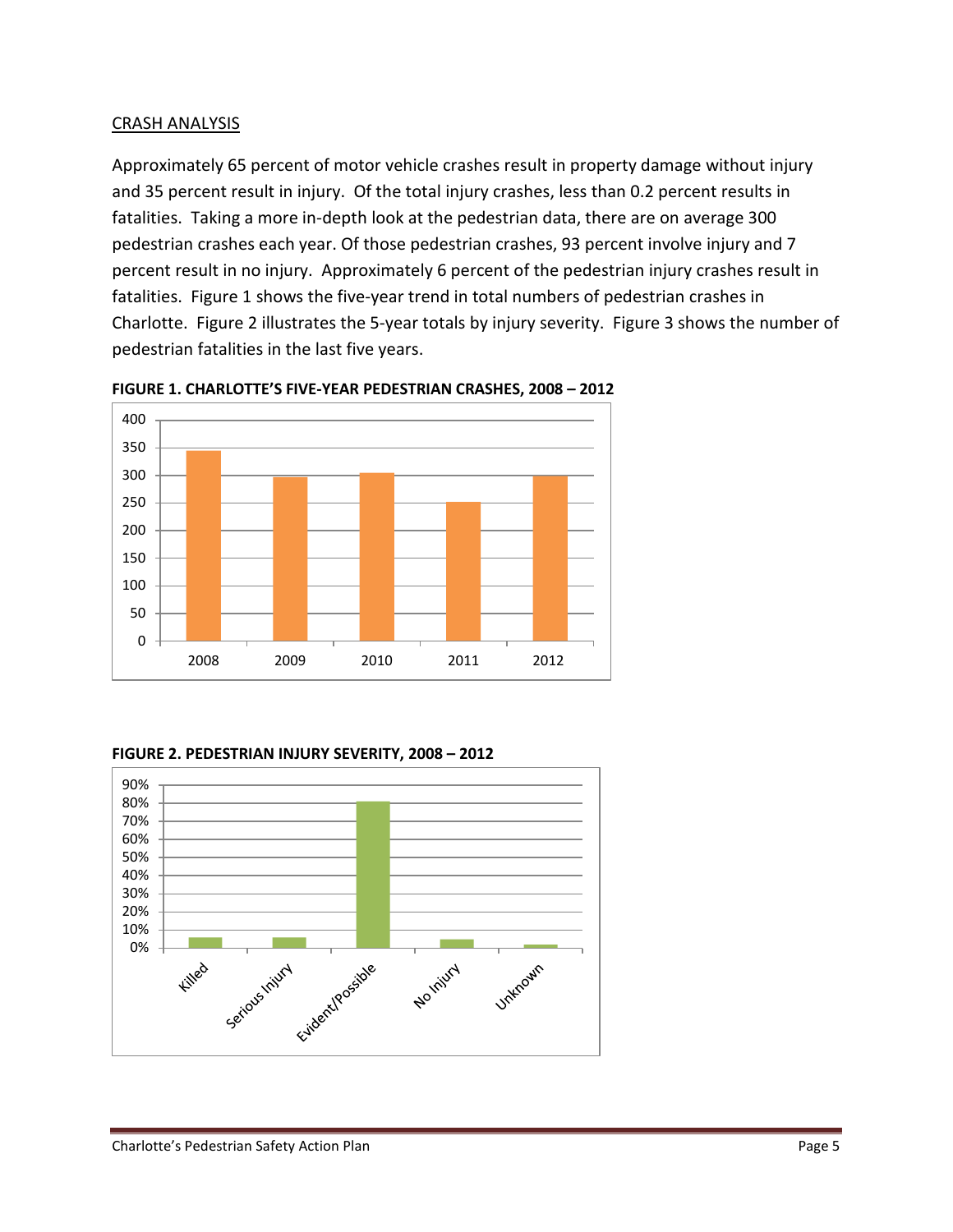

#### **FIGURE 3. PEDESTRIAN FATALITIES, 2008 – 2012**

Crash trends are reported by total numbers of crashes, injury and severity, and crash rates. Crash rates are calculated using the number of vehicle miles traveled or population as the base line. Figures 4 and 5 illustrate the crash rate for years 2008-2012 using vehicle miles traveled and population.

**The overall pedestrian crash rate based on vehicle miles traveled decreased from 2008 to 2011; however, the pedestrian fatality rate increased in the same time frame. Similarly, the overall total pedestrian crash rate based on population decreased from 2008 to 2011, but the fatality crash rate increased over the same period.** 

| Year | Total      | Pedestrian        | <b>Vehicle Miles</b> | Pedestrian                | <b>Pedestrian Fatality Crash</b> |
|------|------------|-------------------|----------------------|---------------------------|----------------------------------|
|      | Pedestrian | <b>Fatalities</b> | Traveled             | Crash Rate <sub>1</sub>   | Rate <sub>2</sub>                |
|      | Crashes    |                   |                      | Per Million Vehicle Miles | Per Million Vehicle Miles        |
| 2008 | 345        | 9                 | 22,051,666           | 15.65                     | 0.41                             |
| 2009 | 297        | 11                | 20,333,841           | 14.61                     | 0.54                             |
| 2010 | 305        | 13                | 19,717,761           | 15.47                     | 0.66                             |
| 2011 | 252        | 18                | 19,101,681           | 13.19                     | 0.94                             |
| 2012 | 299        | 21                | 19,552,898           | 15.29                     | 1.07                             |

**FIGURE 4. CRASH RATES PER VEHICLE MILES TRAVELED BY YEAR, 2008 – 2012** 

Notes:

1 Pedestrian Crash rate = (total pedestrian crashes x 1,000,000)/vehicle miles traveled

2Pedestrian Fatality rate = (total pedestrian fatalities x 1,000,000)/vehicle miles traveled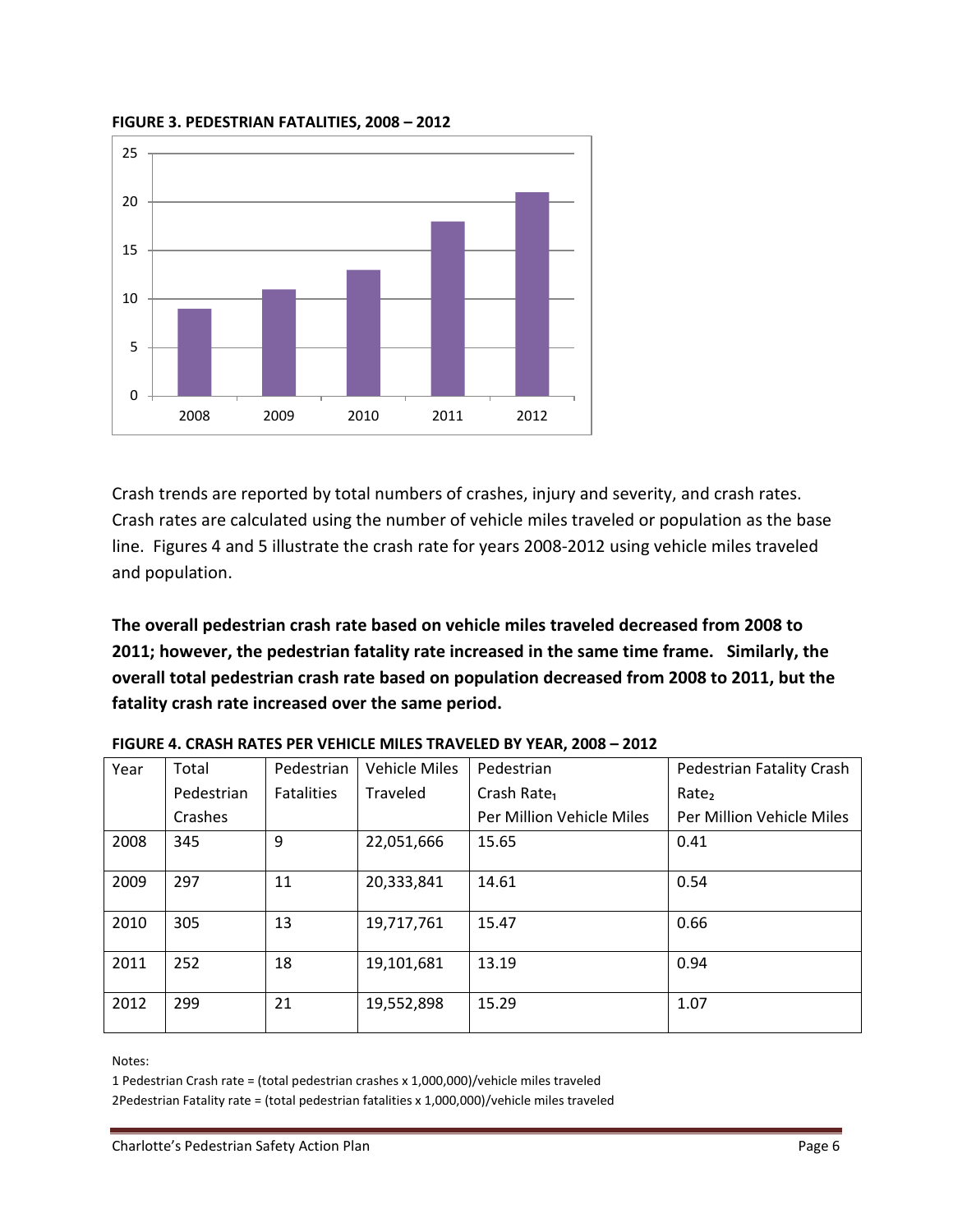| Year | Total      | Pedestrian        | Population <sub>1</sub> | Pedestrian              | Pedestrian Fatality     |
|------|------------|-------------------|-------------------------|-------------------------|-------------------------|
|      | Pedestrian | <b>Fatalities</b> |                         | Crash Rate <sub>2</sub> | Crash Rate <sub>3</sub> |
|      | Crashes    |                   |                         | Per 10,000 Persons      | Per 10,000 Persons      |
| 2008 | 345        | 9                 | 674,752                 | 5.11                    | 0.13                    |
| 2009 | 297        | 11                | 692,097                 | 4.29                    | 0.16                    |
| 2010 | 305        | 13                | 731,424                 | 4.17                    | 0.18                    |
| 2011 | 252        | 18                | 750,124                 | 3.36                    | 0.24                    |
| 2012 | 299        | 21                | 772,627                 | 3.87                    | 0.27                    |

#### **FIGURE 5. CRASH RATES BY POPULATION PER YEAR, 2008 – 2012**

Notes:

1 Population source[: http://charlottechamber.com/eco-dev/demographics-economic-profile/](http://charlottechamber.com/eco-dev/demographics-economic-profile/)

2 Pedestrian Crash rate = (total pedestrian crashes x 10,000)/population)

3 Pedestrian Fatality rate = (total pedestrian fatalities x 10,000)/population

#### Time and Location

Crashes tend to fluctuate by month from year to year; however the fall months have the higher number of crashes, approximately 30 percent. Pedestrian fatalities in the five-year period follow similar trends. Day of week trends between total pedestrian crashes and pedestrian fatalities are similar.



#### **FIGURE 6. SEASON BREAKDOWN, YEAR 2008 – 2012**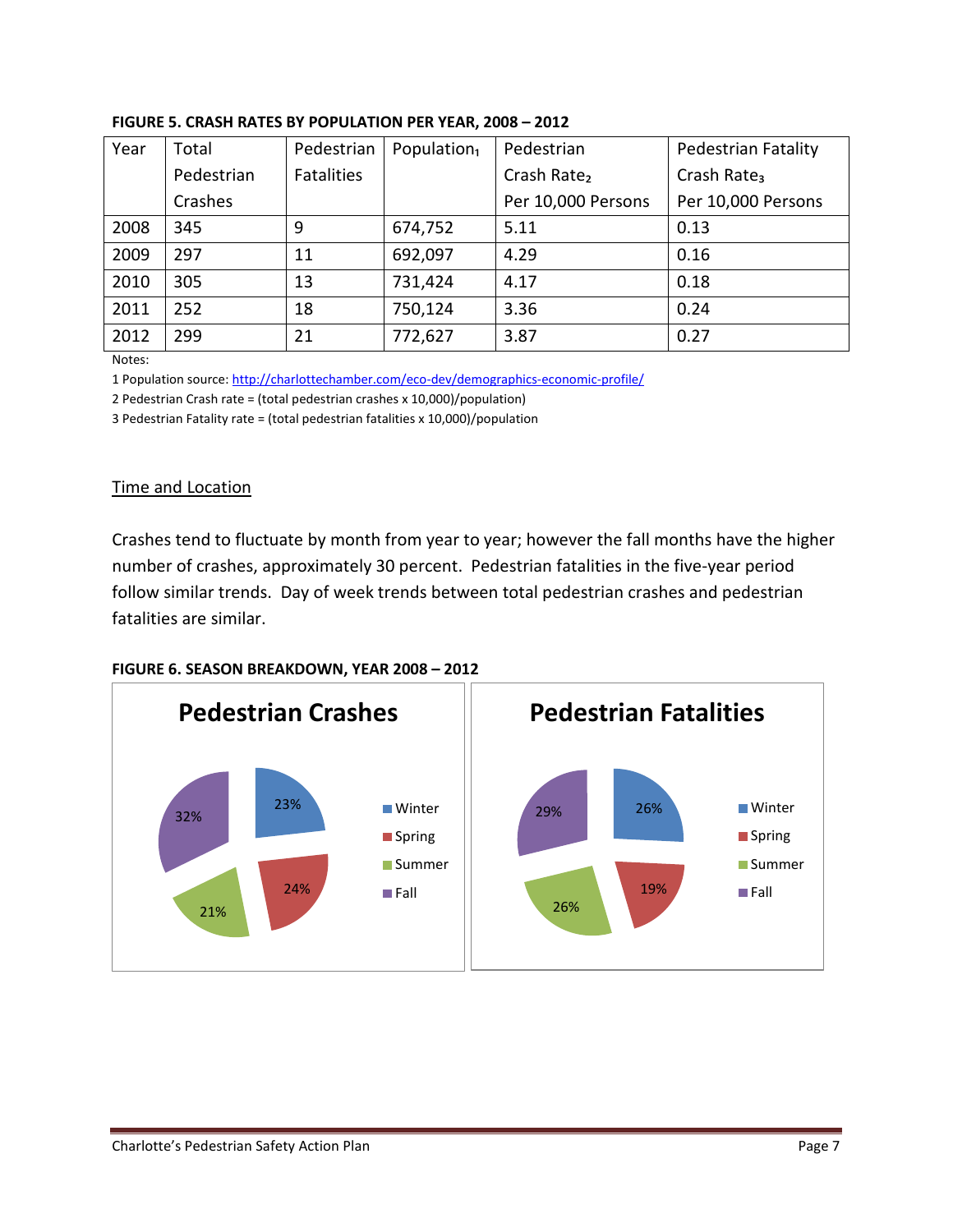

**FIGURE 7. DAY OF WEEK PEDESTRIAN CRASHES, 2008 – 2012** 

During the five-year study period, 59 percent of all pedestrian crashes occurred during daylight hours and 41 percent occurred at night. In comparison, 77 percent of the fatalities in the fiveyear study period happened at night and 23 percent during the day. Looking specifically at the 2012 fatalities, 62 percent occurred at night and 38 percent occurred during the day.

Pedestrian crashes can vary by location, but the majority occurs on thoroughfares. Thoroughfares typically carry higher vehicle volumes and higher vehicle speeds. In the five-year study period, pedestrian crashes were represented as follows:

- 71 percent on thoroughfares
- 23 percent on local streets
- 6 percent on collector streets

# **Thoroughfares represented 97 percent of the fatalities in a five-year period but in 2012, 100 percent occurred on thoroughfares.**

Pedestrian crashes can occur at intersections or mid-block. In the five-year study period, the majority of pedestrian crashes, 63 percent, occurred at intersections and 37 percent occurred mid-block. The trends for pedestrian fatalities in the five-year period are slightly different; approximately 55 percent have occurred mid-block and 45 percent at intersections.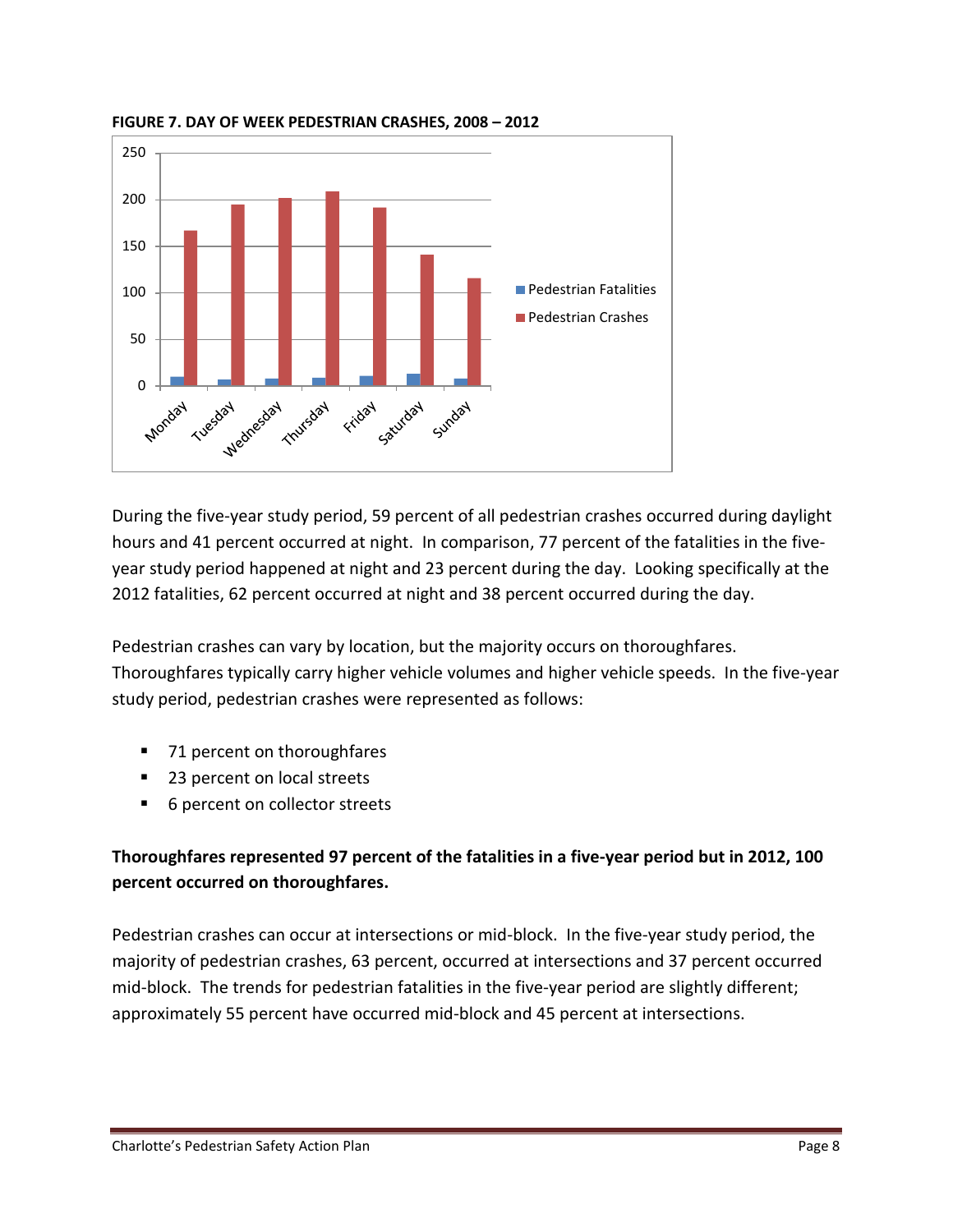| Location                | <b>Pedestrian Crashes</b> | <b>Pedestrian Fatalities</b> | <b>Pedestrian Fatalities</b> |
|-------------------------|---------------------------|------------------------------|------------------------------|
|                         | $2008 - 2012$             | $2008 - 2012$                | 2012                         |
| Thoroughfare            | 71%                       | 96%                          | 100%                         |
| <b>Collector Street</b> | 6%                        | 1%                           |                              |
| Local Street            | 23%                       | 3%                           |                              |
|                         |                           |                              |                              |
| Intersection            | 63%                       | 42%                          | 65%                          |
| Mid-block               | 37%                       | 58%                          | 35%                          |

#### **FIGURE 8. LOCATION OF PEDESTRIAN CRASHES**

#### Contributing Circumstances

The crash reports can include both driver and pedestrian contributing circumstances such as distracted driving, failure to yield the right-of-way, darting, alcohol and/or drugs, speeding, etc. Some combination of driver and pedestrian contributing circumstances were noted in the vast majority, 88 percent, of the 2012 fatal crashes. Only 12 percent of the 2012 fatal crashes contained no contributing circumstances. Alcohol and/or drugs were suspected in 17 percent of the crashes. Speeding was reported in 29 percent of the 2012 pedestrian fatality crashes. Speeding between 5 and 10 mph was noted in 18 percent of the crashes.

Crashes over the last year are consistent with historical trends with respect to time of day and location. It is not uncommon to see minor fluctuations year to year; however, the **fatality trends have remained consistent over the last five years and are similar to state-wide trends.**

When a pedestrian fatality occurs, a field review is conducted and an analysis of the built environment completed. Pedestrian crash fatality rates increase significantly with vehicle speeds above 30 mph. While it is challenging to reduce travel speeds to 30 mph on all arterial and collector roadways, a general reduction in travel speeds allows drivers and pedestrians more time to react when a conflict occurs. Reduction in travel speeds enables the safe installation of midblock crossing features in a wider range of roadway settings.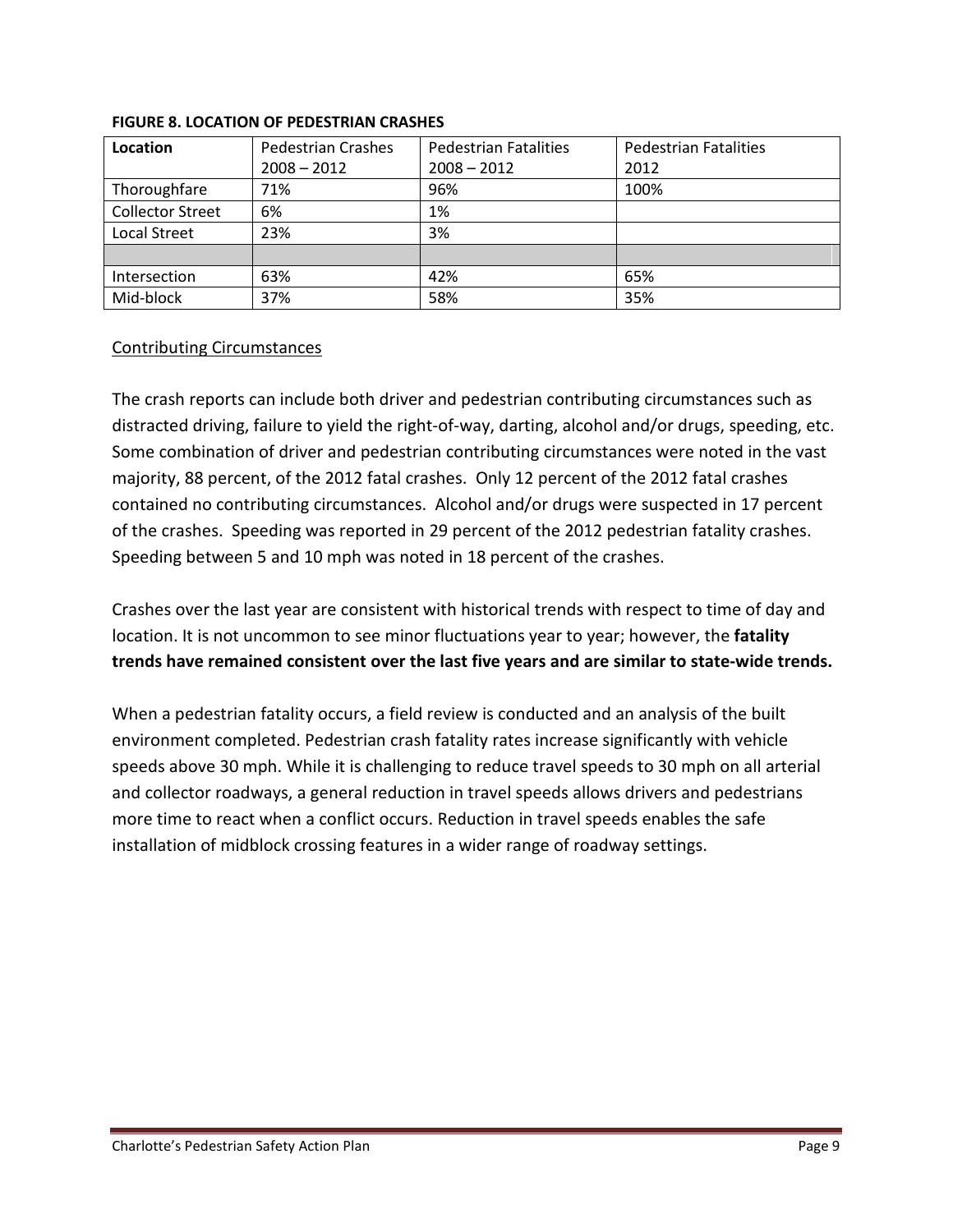#### ACTION PLAN

As the City transitions toward a vibrant and walkable community, CDOT has many strategies to address pedestrian safety. These strategies include the 5 E's: engineering, education, encouragement, enforcement, and evaluation techniques to address challenges in the evolving built environment. Engineering strategies can range from low cost solutions like signs, pavement markings, and signals to larger Capital Improvement Program (CIP) projects to rebuild entire roadway corridors. Education, encouragement, and enforcement strategies involve greater collaboration with Charlotte-Mecklenburg Police Department (CMPD), Charlotte Area Transit System (CATS), Planning Department, North Carolina Department of Transportation (NCDOT), and many other stakeholders.

The City of Charlotte crafts policy, plans and projects with input from many partners internal

and external to the organization. Plan, policy and implementation frameworks addressing standards for pedestrian safety are set forth in the: Center City Transportation Plan, the Transportation Action Plan, the Work Area Traffic Control Handbook (WATCH) Manual, Urban Street Design Guidelines, the Sidewalk Retrofit Policy, and City Ordinances.

This Action Plan is built upon existing policies, plans, process and practice. It provides recommendations for additional strategies to comprehensively address pedestrian safety issues. Utilizing national standards to address pedestrian safety, the following recommendations are grouped under different approaches for a



comprehensive approach: engineering, education/encouragement, enforcement, and evaluation.

## *ENGINEERING*

## Current Key Treatments

- Repair, maintain, and construct sidewalks and accessible ramps
- Conduct field safety audits to examine vehicle speeds, sight distance, pedestrian crossing treatments, street lighting, and pedestrian exposure
- Regularly review existing intersections for geometric improvement opportunities such as curb extensions, tighter turning radii, countdown signals or high visibility crosswalk markings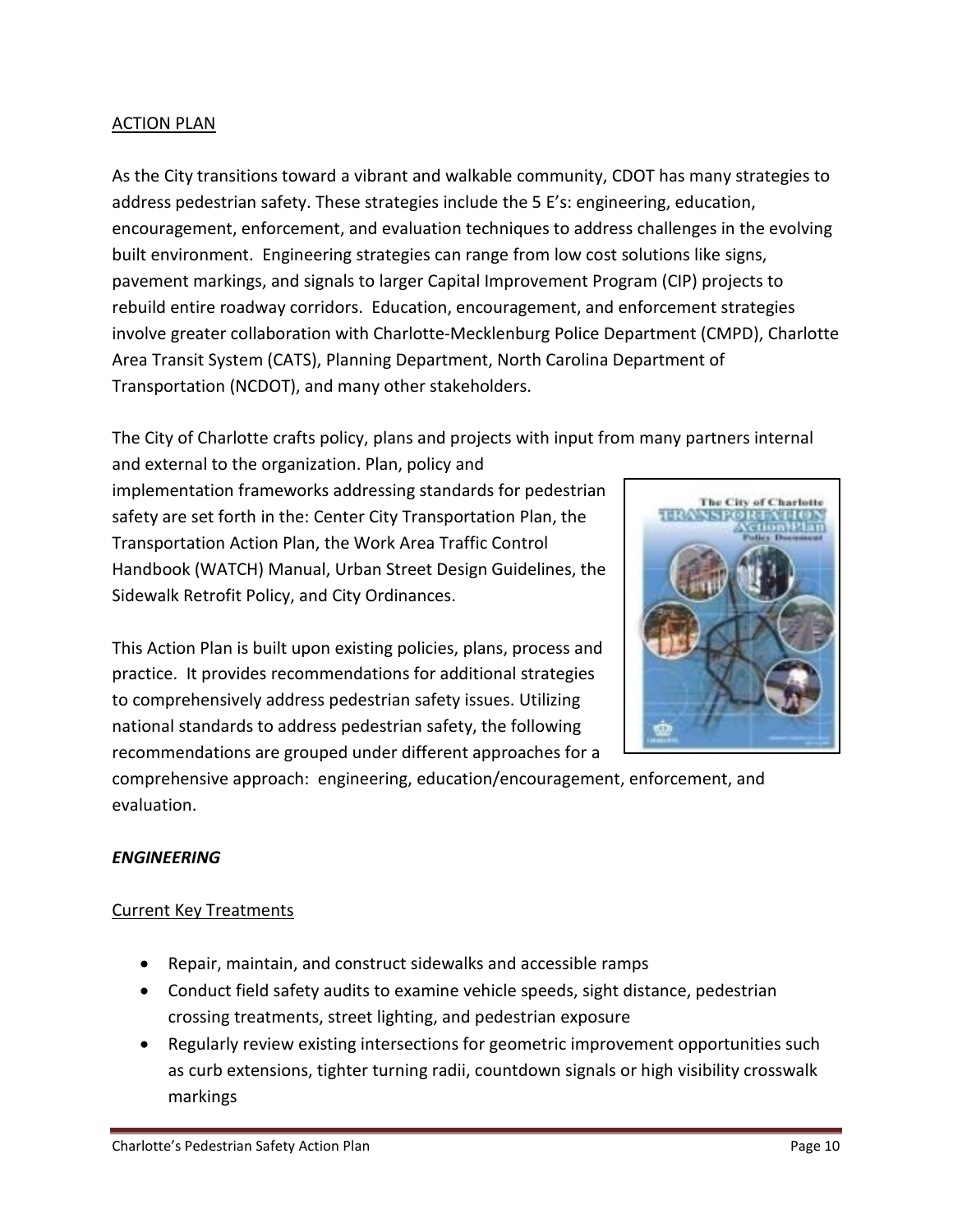- Implement traffic calming and safety approaches that may include: limiting or reducing the number of lanes, adding buffers to sidewalks, adding pedestrian refuge islands at transit stops and/or mid-block crossings, pedestrian hybrid beacons and road conversions
- Maintain pedestrian access during construction utilizing the Work Area Traffic Control Handbook (WATCH)
- Conduct development review and apply Subdivision Ordinance transportation requirements

The City has completed a number of engineering projects to enhance the pedestrian environment. The City started funding sidewalks in the early 1970s and has continued to add mileage since then. Between 2002 and 2012, the City completed 234 miles as part of 174 sidewalk projects using street bonds administered through the Pedestrian Program. The City's goal has been to add approximately 10 miles of sidewalks annually through public projects and/or private development.

Currently, the City has 22 sidewalk projects underway, 16 of which are along thoroughfares and 6 along local and collector streets. The projects are in various phases of design, real estate, or

construction. Over \$21 million is encumbered to complete the projects. With the completion of these projects, the Pedestrian Program will have exhausted all of its budgeted bond funding.

And though the City and developers have constructed many miles of sidewalk, there are still many miles of streets are currently deficient sidewalks. 605 miles of thoroughfares and 1414 miles of local and collector streets have some sidewalk built along them, but these figures do not assume the sidewalk is complete on either



or both sides. **138 miles of thoroughfare streets and 1,534 miles of collector and local streets do not have any sidewalks**.

In addition to walking along the street, the City has certain policies and processes for the installation of crosswalks and curb ramps in order to cross the street. One of the biggest challenges is lack of crossing opportunities between signalized intersections where signals are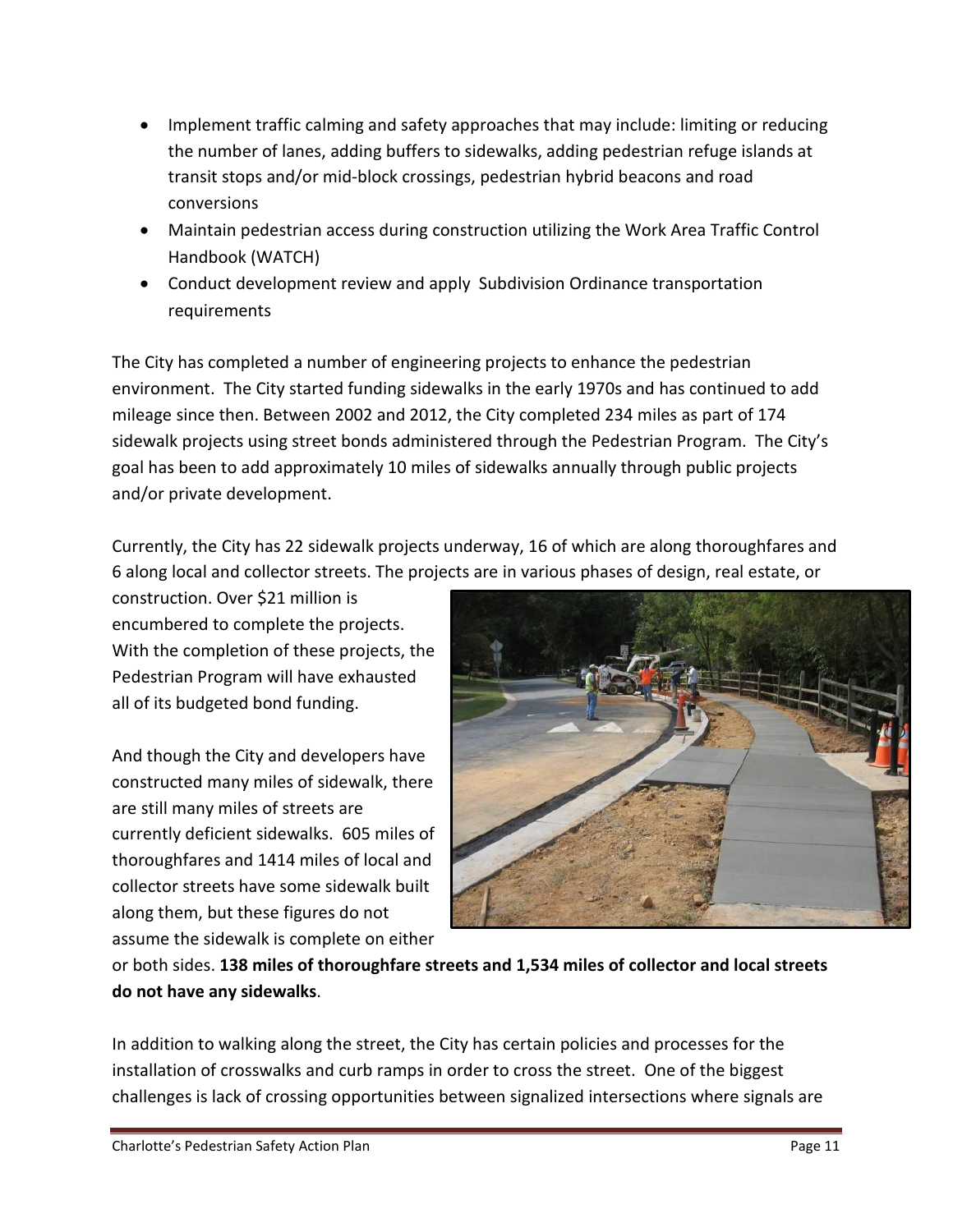

spaced over ¼ mile apart on thoroughfares. Crossing can be difficult depending on many factors including vehicle speeds, gaps in traffic to cross, street crossing distance and sight distance. The land use development patterns also determine where people need to cross. CDOT is completing a study to evaluate where additional signals would assist pedestrians and bicyclists in crossing thoroughfares. The City

has started installing pedestrian refuge islands with various projects and other crossing devices such as pedestrian beacon signals. The City is currently funding 8 pedestrian refuge islands for construction over the next 12 months and has identified an additional 17 locations. This list continues to grow as the staff receives citizen requests.

## Recommended Engineering Treatments

Though the City has completed a number of successful engineering projects, there are many more improvements needed to make the community more walkable. Those efforts include the following:

- Update existing ordinances to ensure new development and/or redevelopment addresses substandard sidewalk along thoroughfares
- Dedicate funding annually for mid-block crossings through the Traffic Safety CIP program
- Address landscape maintenance to reduce obstruction of sidewalks
- Collaborate with Landscape Management, Solid Waste, and Code Enforcement to update ordinances;
- Partner with Landscape Management, Code Enforcement, Charlotte-Mecklenburg Schools, other government agencies, and private property owners to seek additional opportunities to maintain vegetation free sidewalk edges;
- Identify locations where pedestrians travel more than  $\frac{1}{4}$  mile from existing crossings and install new pedestrian crossing treatments to encourage safer street crossings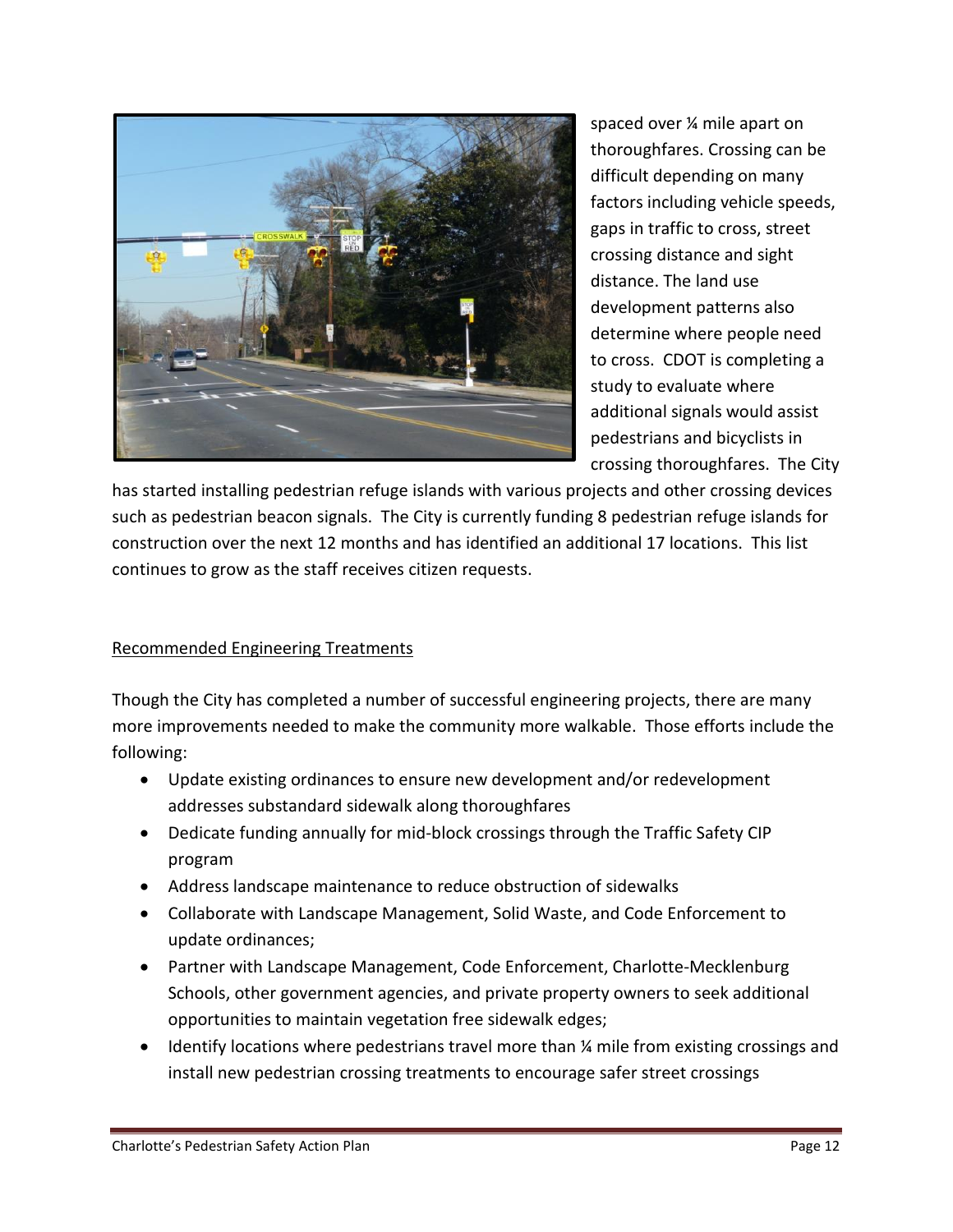• Apply existing policies and ordinances consistently to create land-uses and transportation networks that support and complement each other to create a more walkable environment

## *EDUCATION AND ENCOURAGEMENT*

#### Current Key Treatments

The City has completed a number of successful campaign efforts over the last decade. In the late 90's, the CMPD established a Traffic Safety Advisory Committee. That group raised public awareness of transportation safety issues through large advertisement campaigns. Over a nineyear period, the campaign costs were about \$1.7 million. The campaigns were ceased mainly due to the large expense of advertising.

## CDOT currently:

- Supports the *Watch for Me NC*, a collaborative NCDOT and Institute for Transportation Research and Education (ITRE) safety awareness campaign <http://www.watchformenc.org/>
- Collaborates with the City's Planning Department on Area Plans to implement City vision of developing safe, accessible and efficient transportation systems for pedestrians



- Partners with the Mecklenburg Health Department Safe Routes to School program to promote children walking to school safely
- Supports efforts by NCDOT and ITRE to develop bicycle/pedestrian safety curriculum for Kindergarten through 5<sup>th</sup> grade students to be used statewide and disseminated through school systems

## Recommended

• Re-establish funding and partnerships with CMPD and NCDOT for on-going annual public awareness campaigns to improve driver and pedestrian compliance with existing traffic laws utilizing videos, Public Service Announcements, and other media;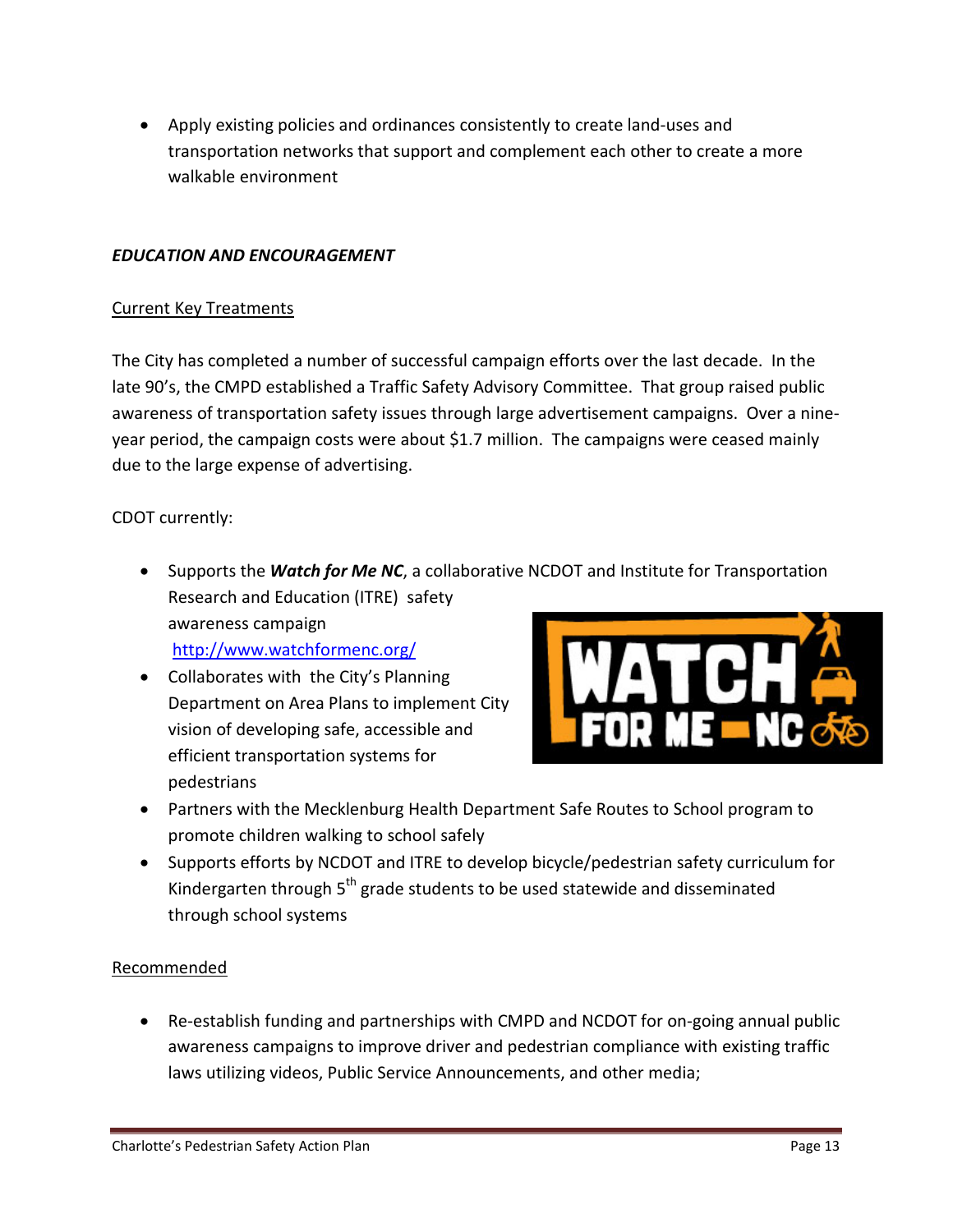- Partner with Charlotte Area Transit Systems (CATS) to focus outreach in higher pedestrian crash areas, allowing transit riders to influence how safety messages are tailored for the community of outreach interest
- Participate with *Watch for Me NC* state campaign to produce safety messages in different languages, disseminating the information through local grassroots organizations, media and other public agencies can have a greater impact at the community level
- Develop driver education curriculum with Mecklenburg County Health Department and Charlotte Mecklenburg Schools to include a component on pedestrian safety for the drivers' education program
- Utilize mass media to educate drivers, pedestrians and transit riders to reset expectations of acceptable behavior – promoting safety as everyone's responsibility

# *ENFORCEMENT*

CDOT and CMPD operated a red light enforcement program known as SafeLight from 1998 to 2006. Citations were issued when a vehicle was caught on camera running a red light. That program was suspended by City Council in 2006 due to law suits in other NC cities that challenged the program operating cost.

CDOT routinely collaborates with CMPD on a number of enforcement issues that relate to speeding traffic. CDOT uses crash analysis, trend identification, and citizen requests to target areas.

# Current Key Treatments

- Install dynamic speed signs (as shown in photo), primarily in school zones to reinforce variable speed limits
- Enforce speed limits and ticket drivers that do not yield to pedestrians in marked crosswalks (CMPD)
- Analyze annual traffic crash and fatality data in partnership with CMPD



# Recommended

• Enhance training for CMPD to learn current industry trends and information related to pedestrian safety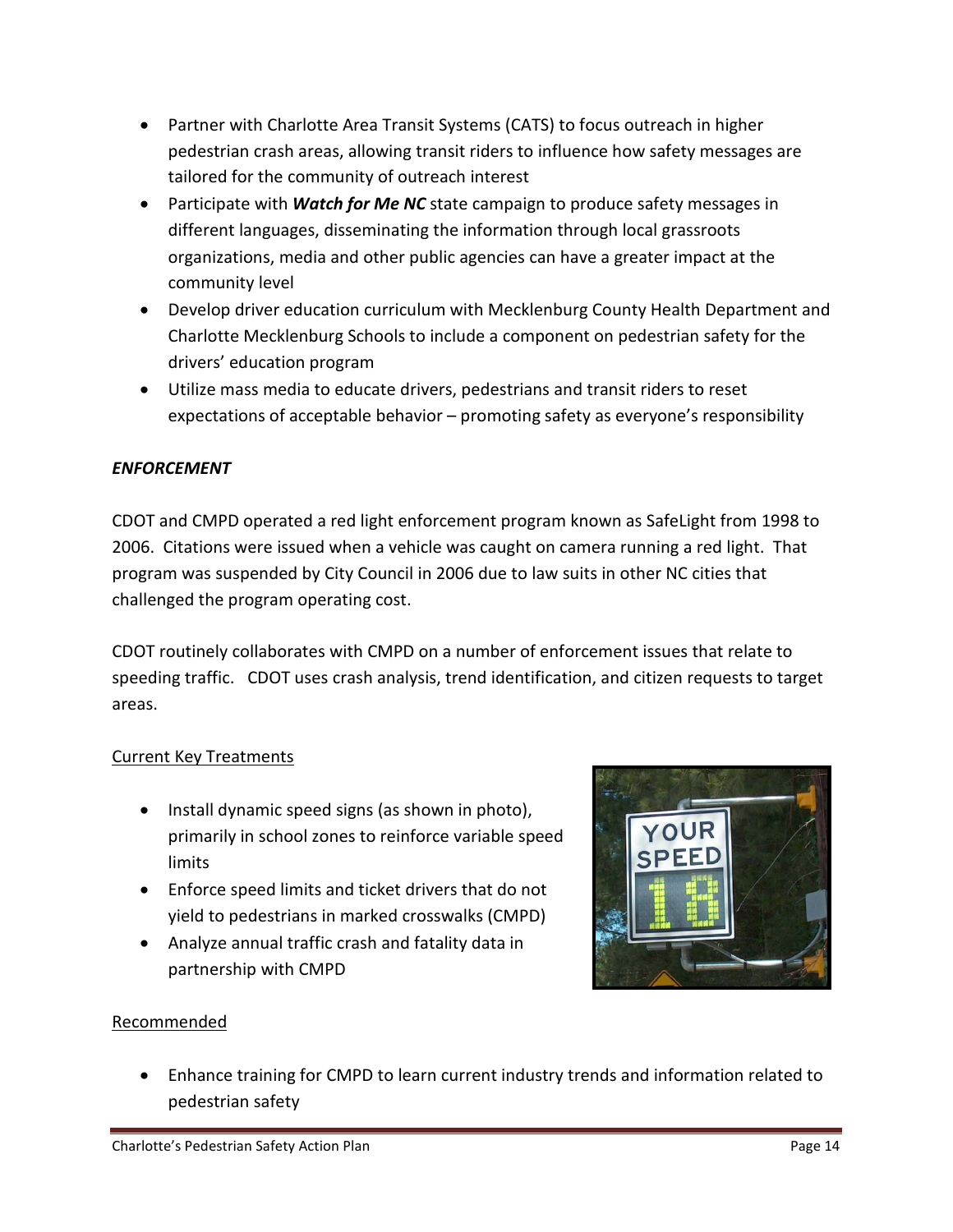• Develop a targeted enforcement campaign similar to Highway Safety Research Center's program for Raleigh, Durham, Duke University and UNC Chapel Hill conducted in August 2012

## *EVALUATION*

Evaluation is a key component of this process built into the engineering, education, encouragement, and enforcement efforts. An overall evaluation of efforts is updated each year in the annual CDOT Business Report Card and every 5 years in the Transportation Action Plan, enabling CDOT to adjust efforts and best practices to address pedestrian safety needs. CDOT produces an annual Safety Report to summarize collisions within the City limits. The goals of the report are to raise awareness of locations with an elevated crash rate and support ranking/prioritization needs of many transportation related programs.